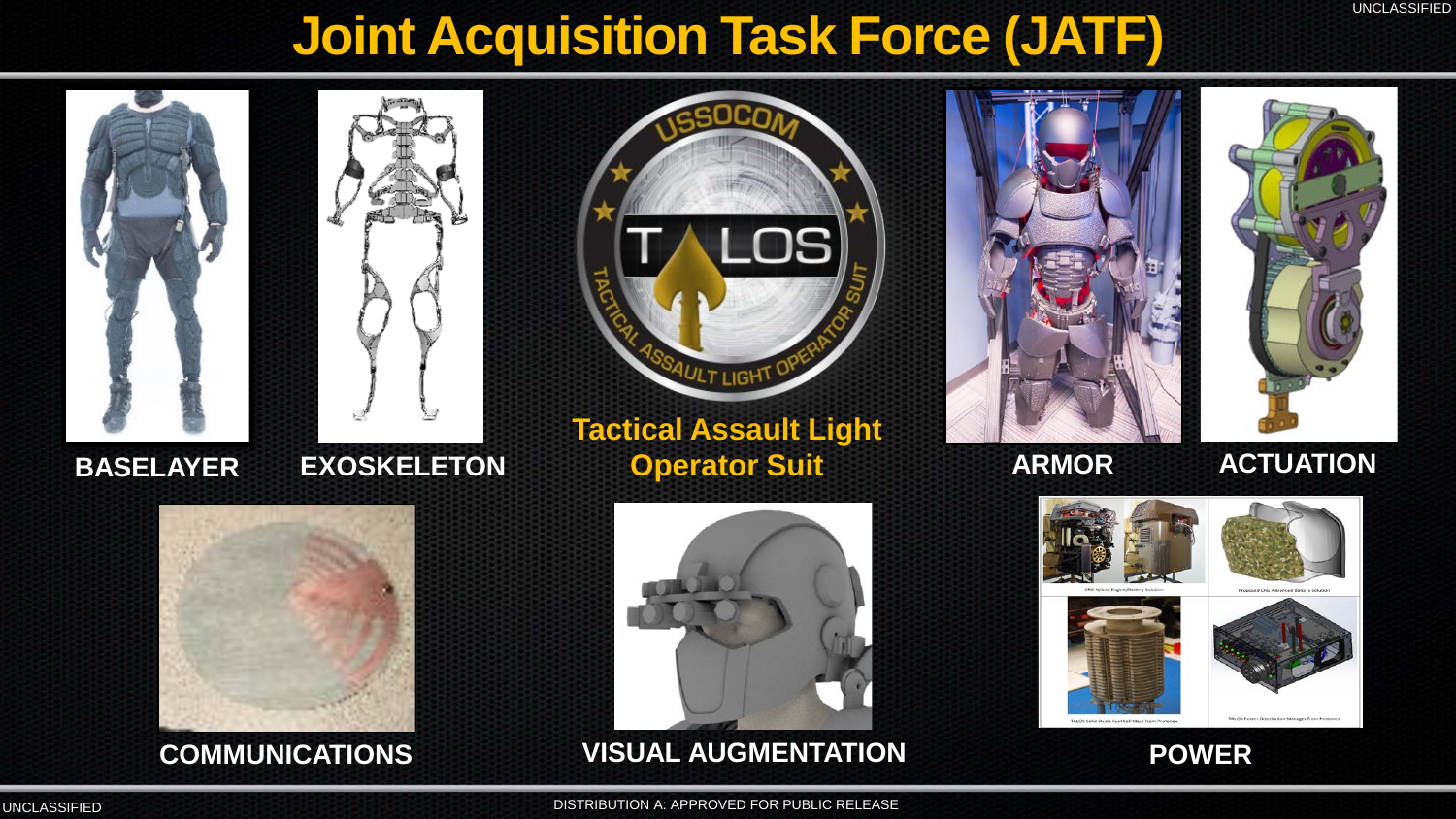*TALOS Mission: USSOCOM's Special Operations Forces Acquisition Technology and Logistics (SOF AT&L) will design and develop a next generation, technologically advanced combat operator suit to provide unmatched and unprecedented advantage to our Special Operations Forces Operators as they execute the most complex and high risk mission sets; first article prototype will be presented during 2018.*

*TALOS Vision: Develop a peerless war fighting system for the future SOF Operator with enhanced protection, super-human performance, surgical lethality and exponential situational awareness.*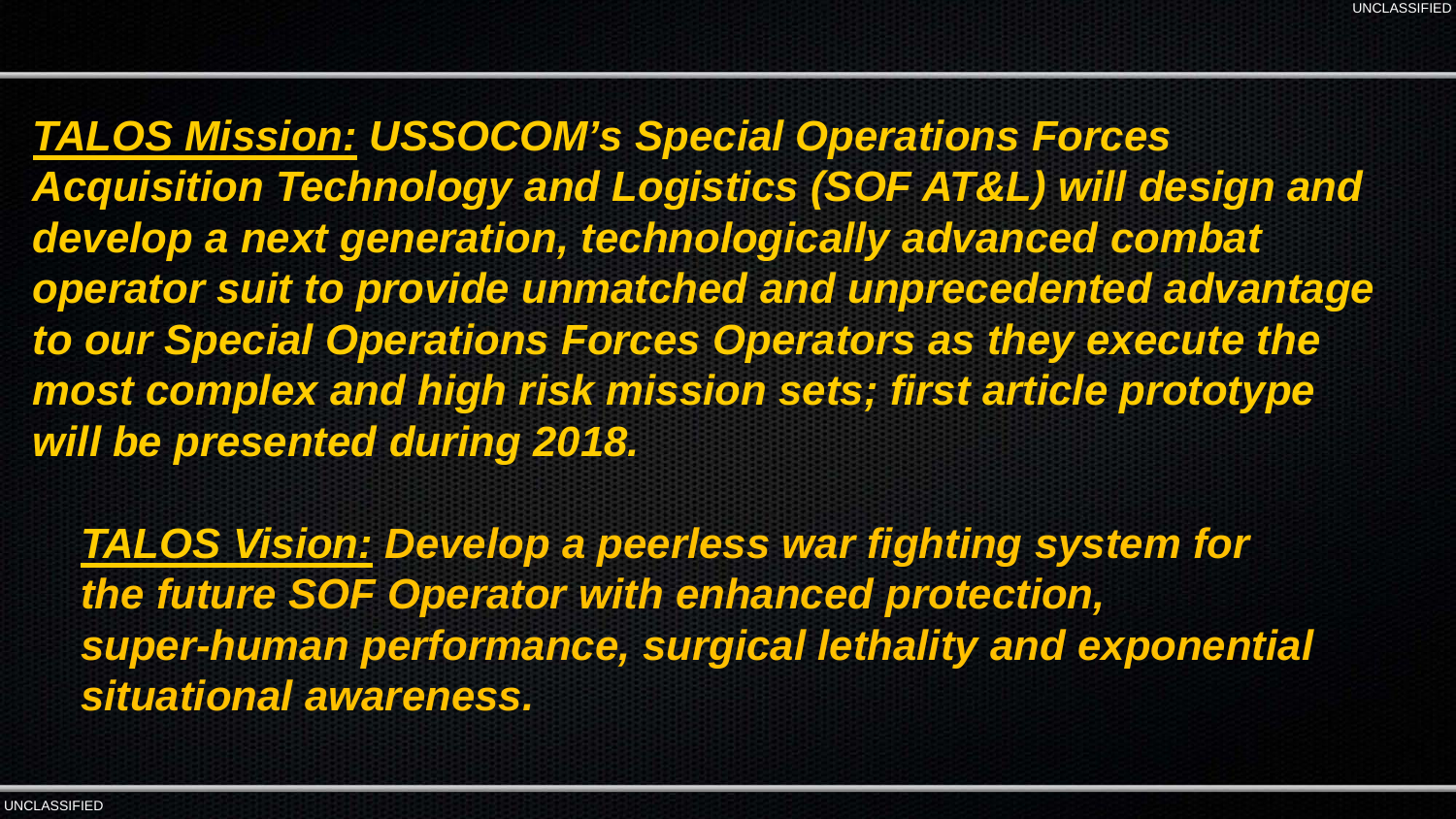## *TALOS Endstate:*

- *Increased Operator survivability through comprehensive and improved ballistic protection. Develop an exoskeleton that supports near unconstrained movement and provides a load bearing structure.*
- *Increased Operator capability through independently powered actuation of the upper and lower body with integrated biomedical monitoring and thermoregulation to extend thresholds of Human Performance.*
- *Increased Operator situational awareness through visual augmentation, multidimensional display of fused sensors and an integrated array of intelligence and operational data.*
- *Increased Operator surgical lethality by shortening time to target engagement and creating options for novel weapon integration.*